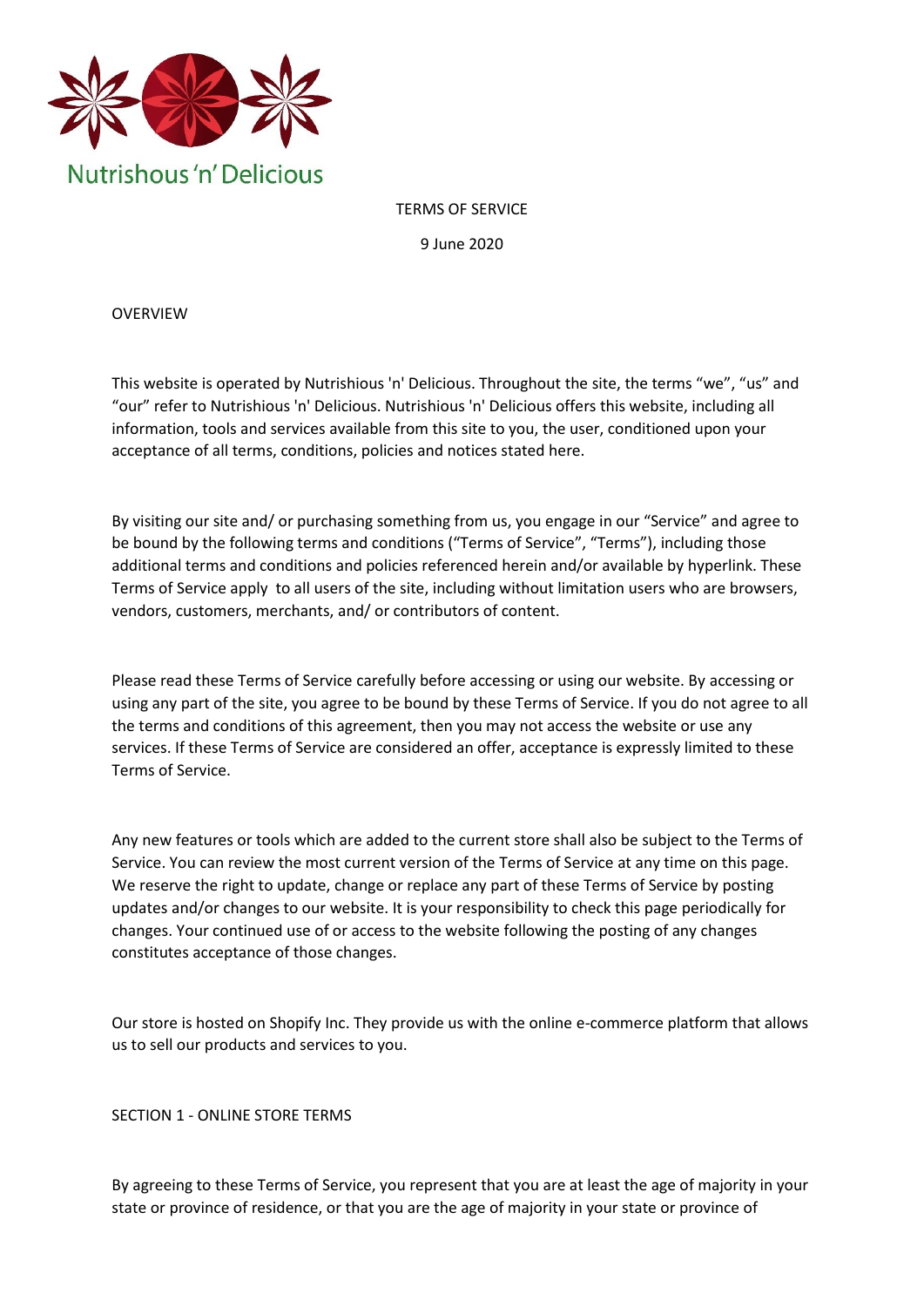residence and you have given us your consent to allow any of your minor dependents to use this site.

You may not use our products for any illegal or unauthorized purpose nor may you, in the use of the Service, violate any laws in your jurisdiction (including but not limited to copyright laws).

You must not transmit any worms or viruses or any code of a destructive nature.

A breach or violation of any of the Terms will result in an immediate termination of your Services.

SECTION 2 - GENERAL CONDITIONS

We reserve the right to refuse service to anyone for any reason at any time.

You understand that your content (not including credit card information), may be transferred unencrypted and involve (a) transmissions over various networks; and (b) changes to conform and adapt to technical requirements of connecting networks or devices. Credit card information is always encrypted during transfer over networks.

You agree not to reproduce, duplicate, copy, sell, resell or exploit any portion of the Service, use of the Service, or access to the Service or any contact on the website through which the service is provided, without express written permission by us.

The headings used in this agreement are included for convenience only and will not limit or otherwise affect these Terms.

#### SECTION 3 - ACCURACY, COMPLETENESS AND TIMELINESS OF INFORMATION

We are not responsible if information made available on this site is not accurate, complete or current. The material on this site is provided for general information only and should not be relied upon or used as the sole basis for making decisions without consulting primary, more accurate, more complete or more timely sources of information. Any reliance on the material on this site is at your own risk.

This site may contain certain historical information. Historical information, necessarily, is not current and is provided for your reference only. We reserve the right to modify the contents of this site at any time, but we have no obligation to update any information on our site. You agree that it is your responsibility to monitor changes to our site.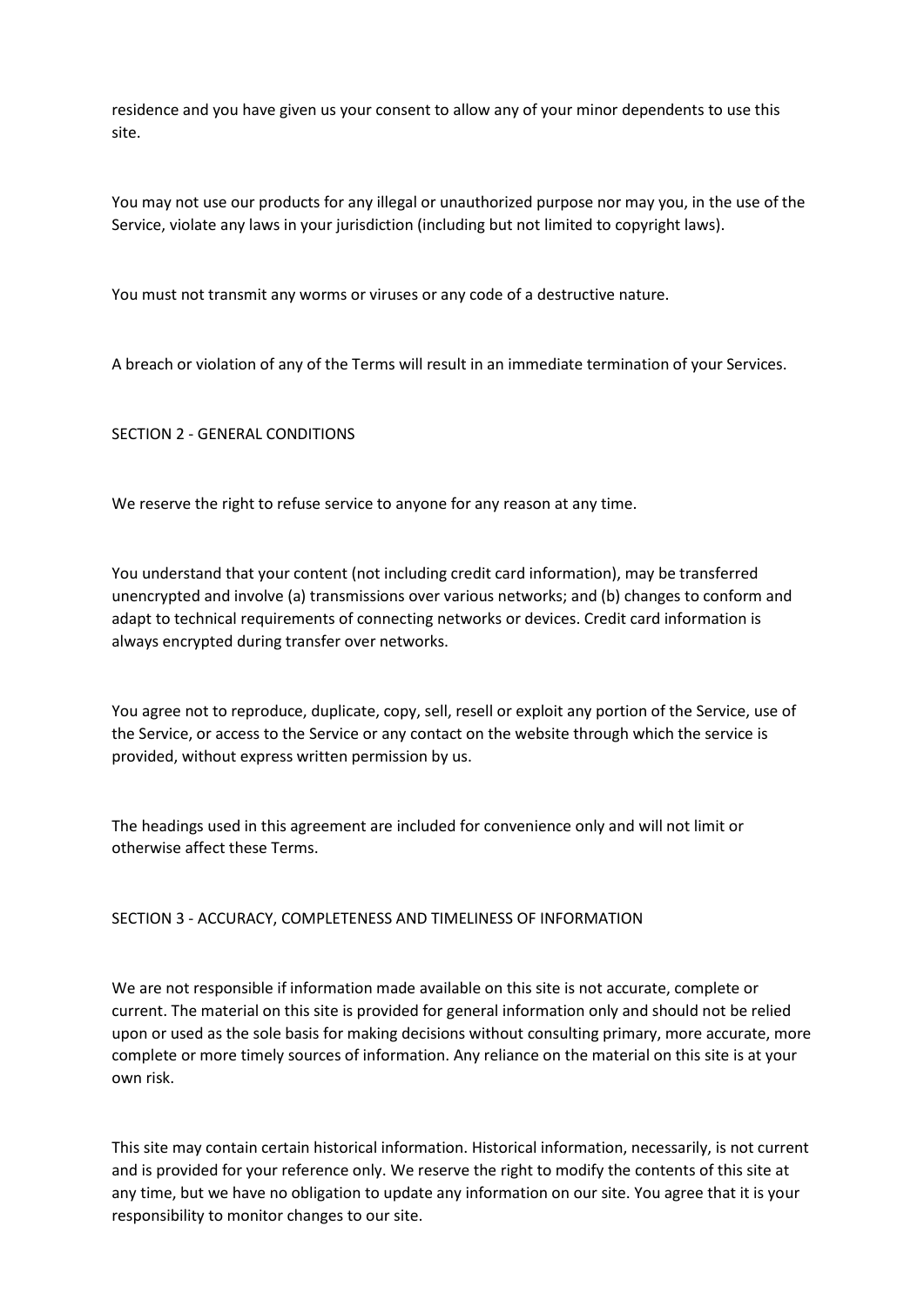#### SECTION 4 - MODIFICATIONS TO THE SERVICE AND PRICES

Prices for our products are subject to change without notice.

We reserve the right at any time to modify or discontinue the Service (or any part or content thereof) without notice at any time.

We shall not be liable to you or to any third-party for any modification, price change, suspension or discontinuance of the Service.

SECTION 5 - PRODUCTS OR SERVICES (if applicable)

Certain products or services may be available exclusively online through the website. These products or services may have limited quantities and are subject to return or exchange only according to our Return Policy.

We have made every effort to display as accurately as possible the colors and images of our products that appear at the store. We cannot guarantee that your computer monitor's display of any color will be accurate.

We reserve the right, but are not obligated, to limit the sales of our products or Services to any person, geographic region or jurisdiction. We may exercise this right on a case-by-case basis. We reserve the right to limit the quantities of any products or services that we offer. All descriptions of products or product pricing are subject to change at anytime without notice, at the sole discretion of us. We reserve the right to discontinue any product at any time. Any offer for any product or service made on this site is void where prohibited.

We do not warrant that the quality of any products, services, information, or other material purchased or obtained by you will meet your expectations, or that any errors in the Service will be corrected.

#### SECTION 6 - ACCURACY OF BILLING AND ACCOUNT INFORMATION

We reserve the right to refuse any order you place with us. We may, in our sole discretion, limit or cancel quantities purchased per person, per household or per order. These restrictions may include orders placed by or under the same customer account, the same credit card, and/or orders that use the same billing and/or shipping address. In the event that we make a change to or cancel an order, we may attempt to notify you by contacting the e-mail and/or billing address/phone number provided at the time the order was made. We reserve the right to limit or prohibit orders that, in our sole judgment, appear to be placed by dealers, resellers or distributors.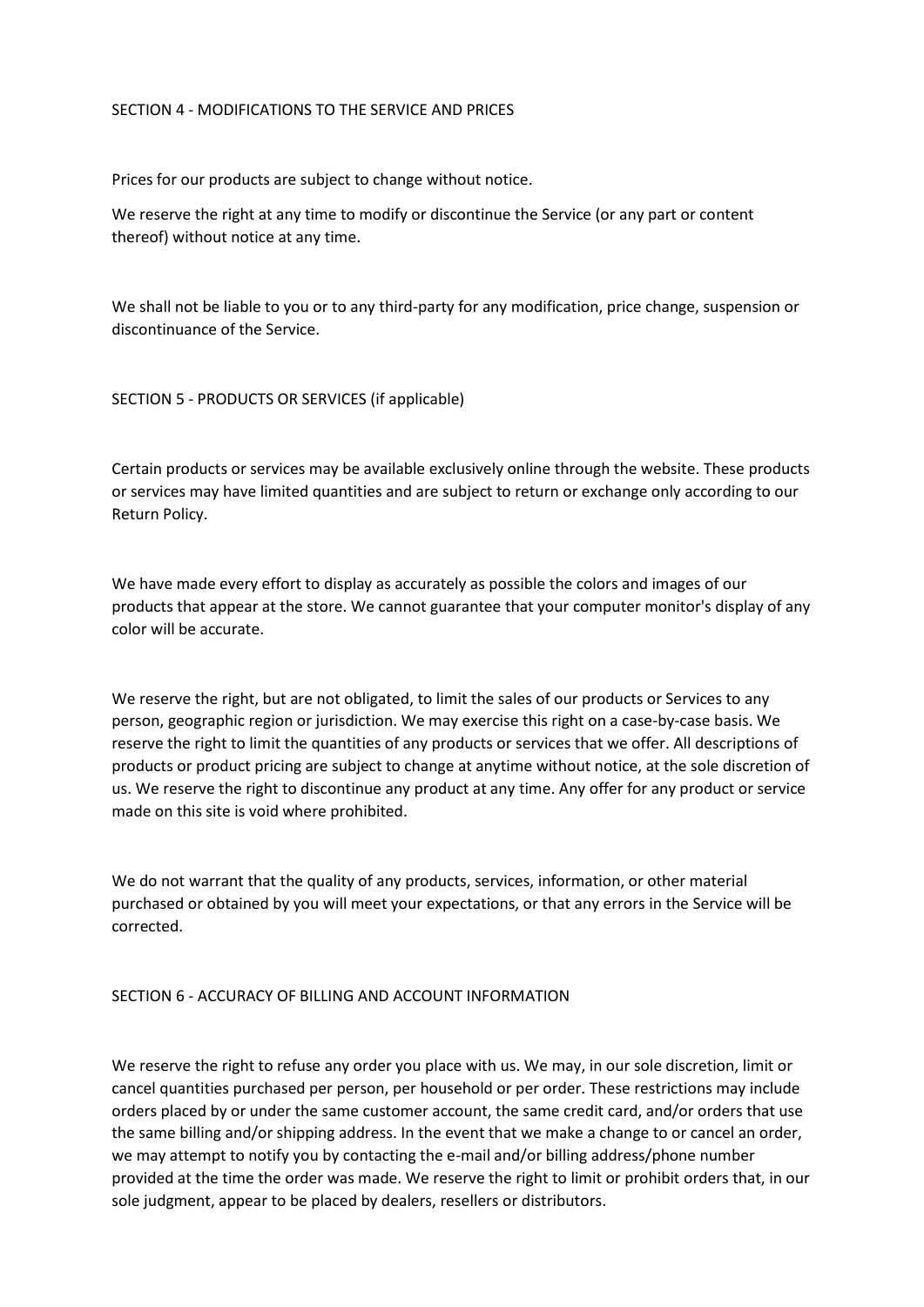You agree to provide current, complete and accurate purchase and account information for all purchases made at our store. You agree to promptly update your account and other information, including your email address and credit card numbers and expiration dates, so that we can complete your transactions and contact you as needed.

For more detail, please review our Returns Policy.

SECTION 7 - OPTIONAL TOOLS

We may provide you with access to third-party tools over which we neither monitor nor have any control nor input.

You acknowledge and agree that we provide access to such tools "as is" and "as available" without any warranties, representations or conditions of any kind and without any endorsement. We shall have no liability whatsoever arising from or relating to your use of optional third-party tools.

Any use by you of optional tools offered through the site is entirely at your own risk and discretion and you should ensure that you are familiar with and approve of the terms on which tools are provided by the relevant third-party provider(s).

We may also, in the future, offer new services and/or features through the website (including, the release of new tools and resources). Such new features and/or services shall also be subject to these Terms of Service.

SECTION 8 - THIRD-PARTY LINKS

Certain content, products and services available via our Service may include materials from thirdparties.

Third-party links on this site may direct you to third-party websites that are not affiliated with us. We are not responsible for examining or evaluating the content or accuracy and we do not warrant and will not have any liability or responsibility for any third-party materials or websites, or for any other materials, products, or services of third-parties.

We are not liable for any harm or damages related to the purchase or use of goods, services, resources, content, or any other transactions made in connection with any third-party websites. Please review carefully the third-party's policies and practices and make sure you understand them before you engage in any transaction. Complaints, claims, concerns, or questions regarding thirdparty products should be directed to the third-party.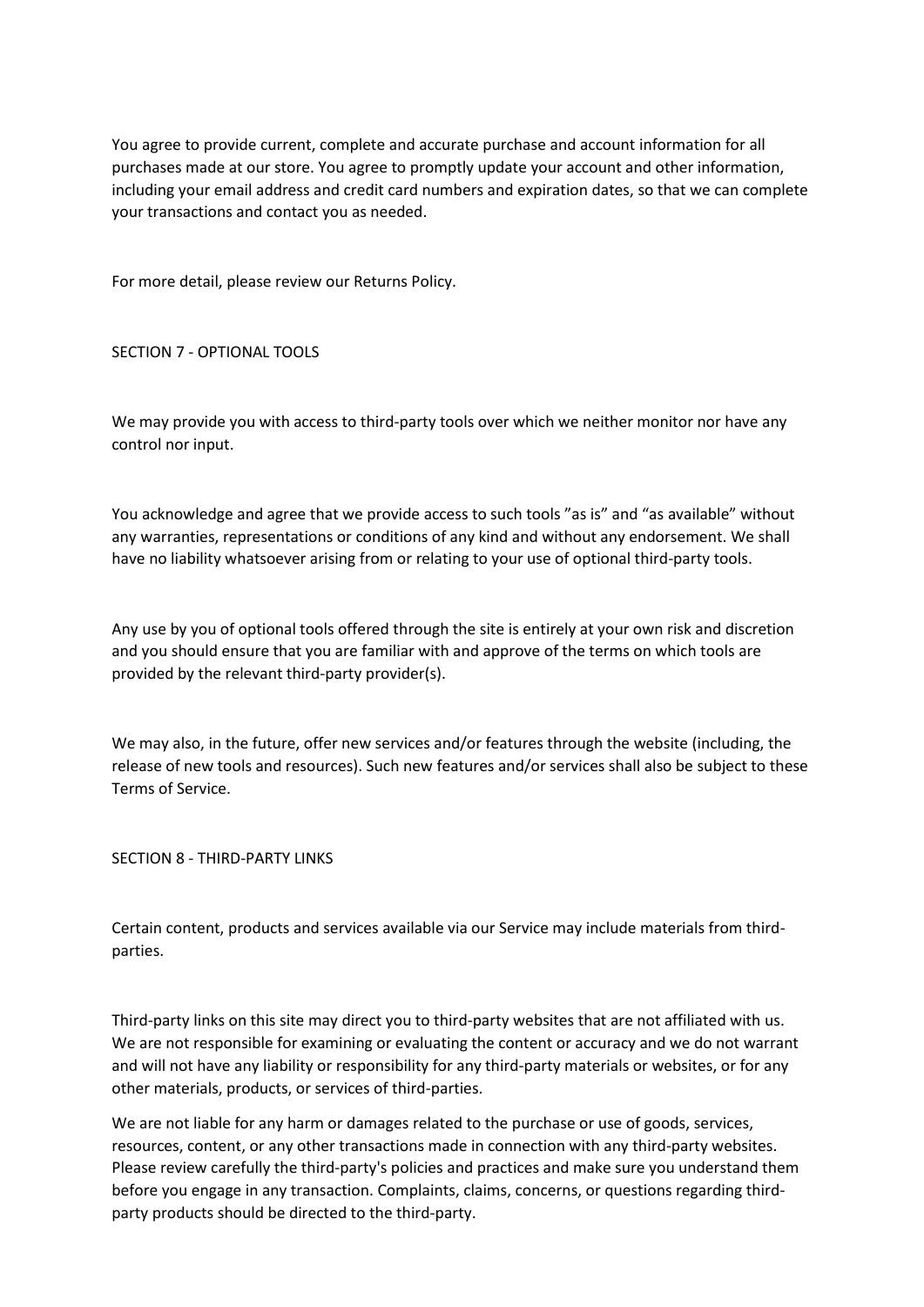# SECTION 9 - USER COMMENTS, FEEDBACK AND OTHER SUBMISSIONS

If, at our request, you send certain specific submissions (for example contest entries) or without a request from us you send creative ideas, suggestions, proposals, plans, or other materials, whether online, by email, by postal mail, or otherwise (collectively, 'comments'), you agree that we may, at any time, without restriction, edit, copy, publish, distribute, translate and otherwise use in any medium any comments that you forward to us. We are and shall be under no obligation (1) to maintain any comments in confidence; (2) to pay compensation for any comments; or (3) to respond to any comments.

We may, but have no obligation to, monitor, edit or remove content that we determine in our sole discretion are unlawful, offensive, threatening, libelous, defamatory, pornographic, obscene or otherwise objectionable or violates any party's intellectual property or these Terms of Service.

You agree that your comments will not violate any right of any third-party, including copyright, trademark, privacy, personality or other personal or proprietary right. You further agree that your comments will not contain libelous or otherwise unlawful, abusive or obscene material, or contain any computer virus or other malware that could in any way affect the operation of the Service or any related website. You may not use a false e-mail address, pretend to be someone other than yourself, or otherwise mislead us or third-parties as to the origin of any comments. You are solely responsible for any comments you make and their accuracy. We take no responsibility and assume no liability for any comments posted by you or any third-party.

## SECTION 10 - PERSONAL INFORMATION

Your submission of personal information through the store is governed by our Privacy Policy. To view our Privacy Policy.

## SECTION 11 - ERRORS, INACCURACIES AND OMISSIONS

Occasionally there may be information on our site or in the Service that contains typographical errors, inaccuracies or omissions that may relate to product descriptions, pricing, promotions, offers, product shipping charges, transit times and availability. We reserve the right to correct any errors, inaccuracies or omissions, and to change or update information or cancel orders if any information in the Service or on any related website is inaccurate at any time without prior notice (including after you have submitted your order).

We undertake no obligation to update, amend or clarify information in the Service or on any related website, including without limitation, pricing information, except as required by law. No specified update or refresh date applied in the Service or on any related website, should be taken to indicate that all information in the Service or on any related website has been modified or updated.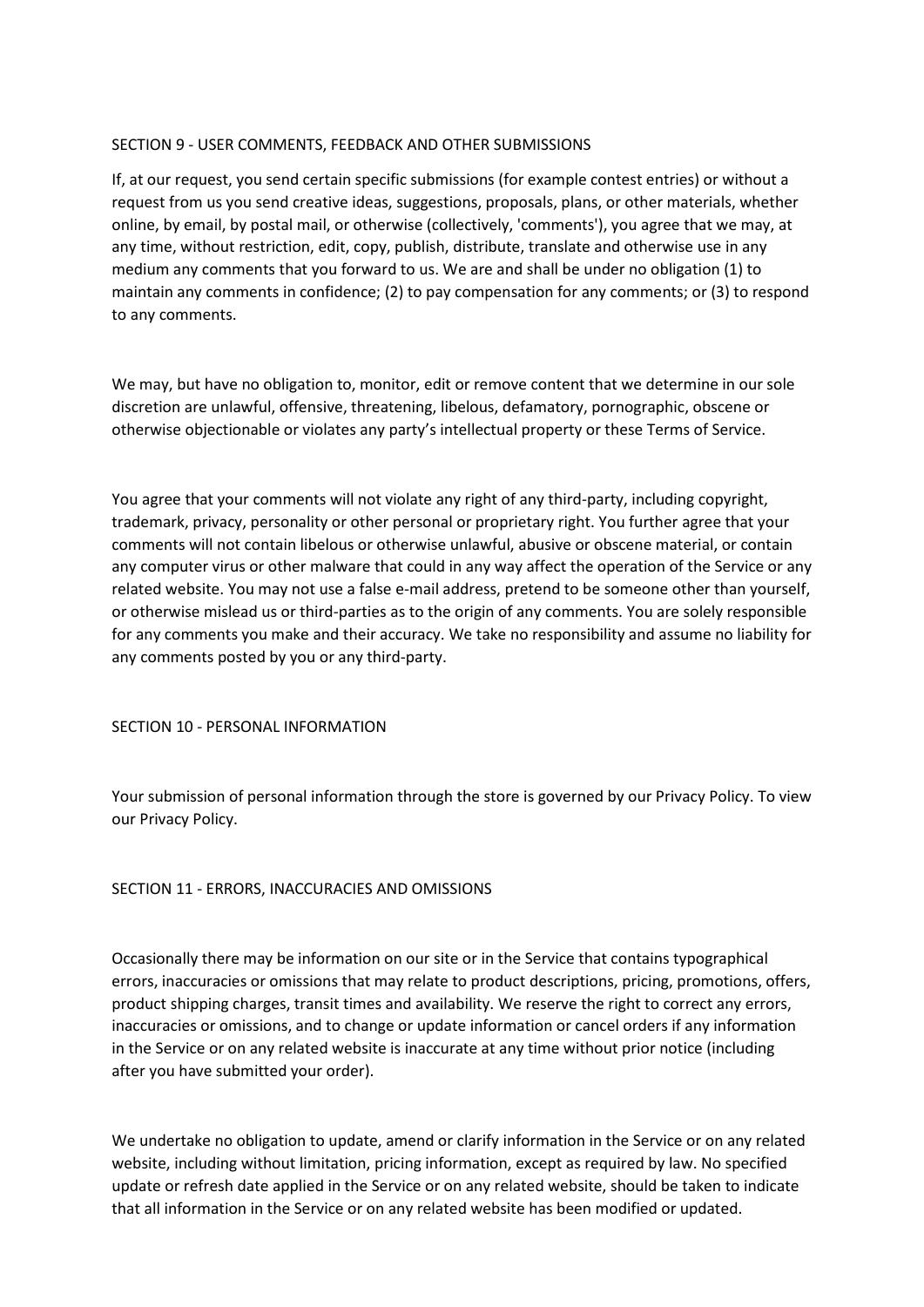#### SECTION 12 - PROHIBITED USES

In addition to other prohibitions as set forth in the Terms of Service, you are prohibited from using the site or its content: (a) for any unlawful purpose; (b) to solicit others to perform or participate in any unlawful acts; (c) to violate any international, federal, provincial or state regulations, rules, laws, or local ordinances; (d) to infringe upon or violate our intellectual property rights or the intellectual property rights of others; (e) to harass, abuse, insult, harm, defame, slander, disparage, intimidate, or discriminate based on gender, sexual orientation, religion, ethnicity, race, age, national origin, or disability; (f) to submit false or misleading information; (g) to upload or transmit viruses or any other type of malicious code that will or may be used in any way that will affect the functionality or operation of the Service or of any related website, other websites, or the Internet; (h) to collect or track the personal information of others; (i) to spam, phish, pharm, pretext, spider, crawl, or scrape; (j) for any obscene or immoral purpose; or (k) to interfere with or circumvent the security features of the Service or any related website, other websites, or the Internet. We reserve the right to terminate your use of the Service or any related website for violating any of the prohibited uses.

## SECTION 13 - DISCLAIMER OF WARRANTIES; LIMITATION OF LIABILITY

We do not guarantee, represent or warrant that your use of our service will be uninterrupted, timely, secure or error-free.

We do not warrant that the results that may be obtained from the use of the service will be accurate or reliable.

You agree that from time to time we may remove the service for indefinite periods of time or cancel the service at any time, without notice to you.

You expressly agree that your use of, or inability to use, the service is at your sole risk. The service and all products and services delivered to you through the service are (except as expressly stated by us) provided 'as is' and 'as available' for your use, without any representation, warranties or conditions of any kind, either express or implied, including all implied warranties or conditions of merchantability, merchantable quality, fitness for a particular purpose, durability, title, and noninfringement.

In no case shall Nutrishious 'n' Delicious, our directors, officers, employees, affiliates, agents, contractors, interns, suppliers, service providers or licensors be liable for any injury, loss, claim, or any direct, indirect, incidental, punitive, special, or consequential damages of any kind, including, without limitation lost profits, lost revenue, lost savings, loss of data, replacement costs, or any similar damages, whether based in contract, tort (including negligence), strict liability or otherwise, arising from your use of any of the service or any products procured using the service, or for any other claim related in any way to your use of the service or any product, including, but not limited to, any errors or omissions in any content, or any loss or damage of any kind incurred as a result of the use of the service or any content (or product) posted, transmitted, or otherwise made available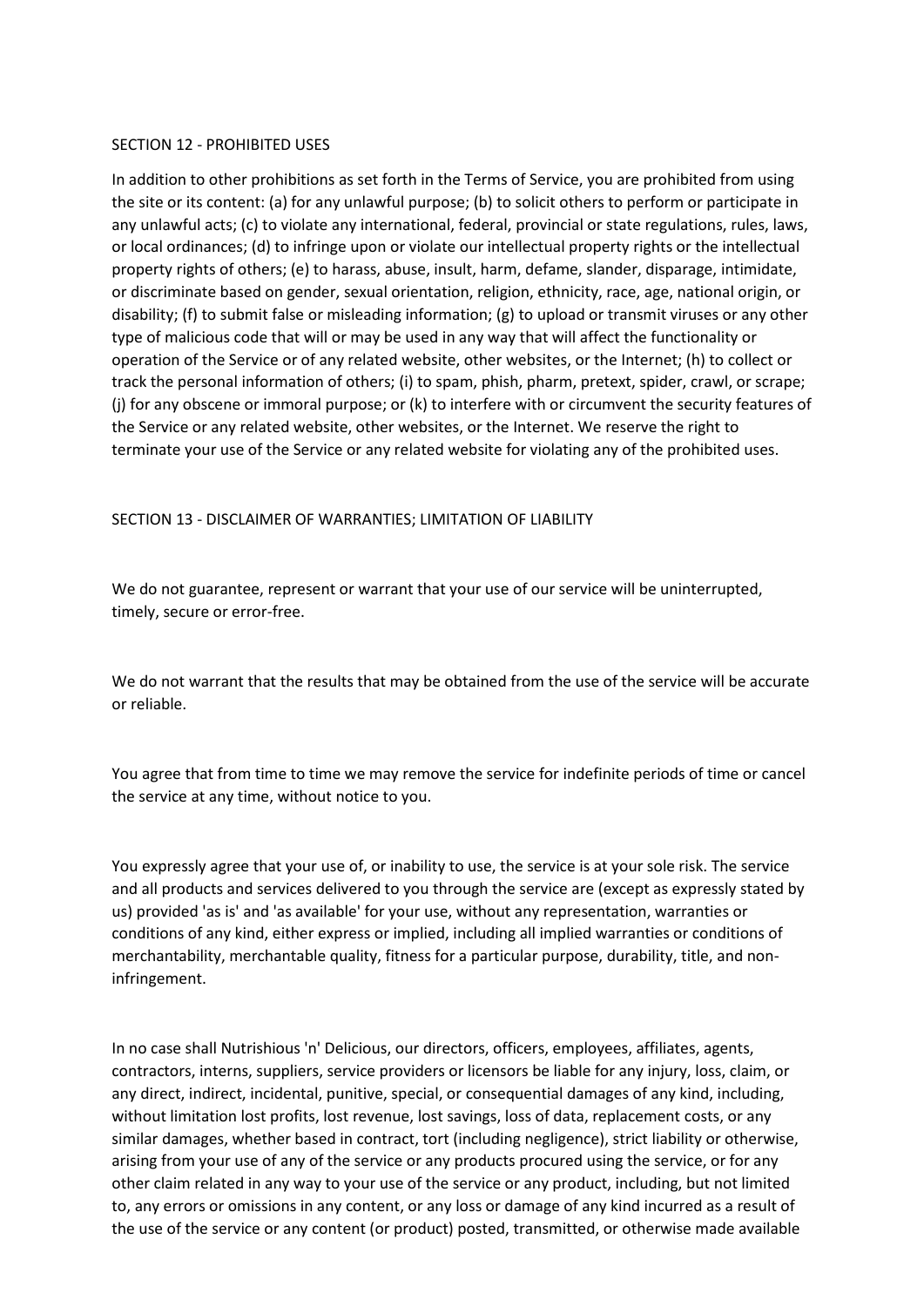via the service, even if advised of their possibility. Because some states or jurisdictions do not allow the exclusion or the limitation of liability for consequential or incidental damages, in such states or jurisdictions, our liability shall be limited to the maximum extent permitted by law.

SECTION 14 - INDEMNIFICATION

You agree to indemnify, defend and hold harmless Nutrishious 'n' Delicious and our parent, subsidiaries, affiliates, partners, officers, directors, agents, contractors, licensors, service providers, subcontractors, suppliers, interns and employees, harmless from any claim or demand, including reasonable attorneys' fees, made by any third-party due to or arising out of your breach of these Terms of Service or the documents they incorporate by reference, or your violation of any law or the rights of a third-party.

## SECTION 15 - SEVERABILITY

In the event that any provision of these Terms of Service is determined to be unlawful, void or unenforceable, such provision shall nonetheless be enforceable to the fullest extent permitted by applicable law, and the unenforceable portion shall be deemed to be severed from these Terms of Service, such determination shall not affect the validity and enforceability of any other remaining provisions.

SECTION 16 - TERMINATION

The obligations and liabilities of the parties incurred prior to the termination date shall survive the termination of this agreement for all purposes.

These Terms of Service are effective unless and until terminated by either you or us. You may terminate these Terms of Service at any time by notifying us that you no longer wish to use our Services, or when you cease using our site.

If in our sole judgment you fail, or we suspect that you have failed, to comply with any term or provision of these Terms of Service, we also may terminate this agreement at any time without notice and you will remain liable for all amounts due up to and including the date of termination; and/or accordingly may deny you access to our Services (or any part thereof).

## SECTION 17 - ENTIRE AGREEMENT

The failure of us to exercise or enforce any right or provision of these Terms of Service shall not constitute a waiver of such right or provision.